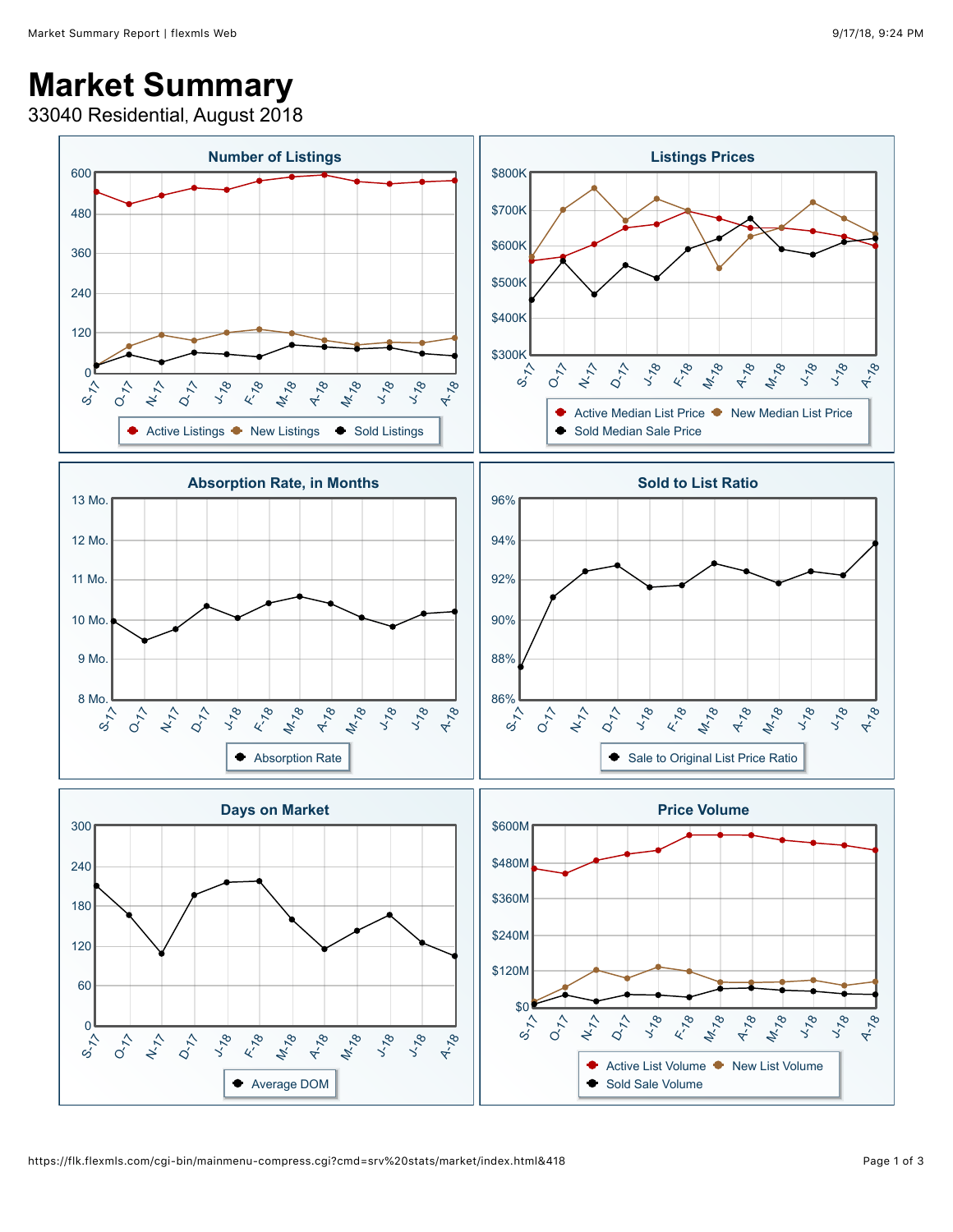| <b>Summary Statistics</b> |           |           |          |                 |                 |          |
|---------------------------|-----------|-----------|----------|-----------------|-----------------|----------|
|                           | Aug-18    | Aug-17    | % Chg    | <b>2018 YTD</b> | <b>2017 YTD</b> | $%$ Chg  |
| Absorption Rate           | 10.19     | 9.92      | 2.72     | 10.2            | 11.6            | $-12.07$ |
| Average List Price        | \$899.495 | \$859.868 | 4.61     | \$903,829       | \$819.143       | 10.34    |
| Median List Price         | \$599,000 | \$569,000 | 5.27     | \$650,000       | \$592,000       | 9.80     |
| Average Sale Price        | \$824.312 | \$677.271 | 21.71    | \$750.033       | \$740.814       | 1.24     |
| Median Sale Price         | \$620,000 | \$585,000 | 5.98     | \$595,000       | \$575,000       | 3.48     |
| Average DOM               | 104       | 169       | $-38.46$ | 153             | 141             | 8.51     |
| Median DOM                | 48        | 84        | -42.86   | 62              |                 | $-19.48$ |

| <b>Sold Listings</b> |                                          |                |          |                |                |          | <b>Pending Listings</b> |                |                |          |                     |                |          |
|----------------------|------------------------------------------|----------------|----------|----------------|----------------|----------|-------------------------|----------------|----------------|----------|---------------------|----------------|----------|
|                      | <b>This Month</b><br><b>Year to Date</b> |                |          |                |                |          | <b>This Month</b>       |                |                |          | <b>Year to Date</b> |                |          |
|                      | 2018                                     | 2017           | % Chg    | 2018           | 2017           | % Chg    |                         | 2018           | 2017           | % Chg    | 2018                | 2017           | % Chg    |
| 0-99,999             | 0                                        | 2              | $-100.0$ | 30             | 20             | 50.0     | 0-99,999                | 2              | 0              | N/A      | 27                  | 24             | 12.5     |
| 100,000-149,999      | 1                                        | 1              | 0.0      | 4              | 5              | $-20.0$  | 100,000-149,999         | 0              | 0              | 0.0      | $\overline{2}$      | 3              | $-33.3$  |
| 150,000-199,999      | 1                                        | 0              | N/A      | 13             | 3              | 333.3    | 150,000-199,999         | 2              | $\mathbf{1}$   | 100.0    | 11                  | 3              | 266.7    |
| 200,000-249,999      |                                          | 1              | 0.0      | 10             | 13             | $-23.1$  | 200,000-249,999         | 0              | 0              | 0.0      | 9                   | 10             | $-10.0$  |
| 250,000-299,999      | 3                                        | 2              | 50.0     | 15             | 11             | 36.4     | 250,000-299,999         | 2              | $\overline{c}$ | 0.0      | 15                  | 14             | 7.1      |
| 300,000-349,999      | 4                                        | 2              | 100.0    | 20             | 24             | $-16.7$  | 300,000-349,999         | 0              | 0              | 0.0      | 14                  | 18             | $-22.2$  |
| 350,000-399,999      | 2                                        | 6              | $-66.7$  | 43             | 45             | $-4.4$   | 350,000-399,999         | 1              | 5              | $-80.0$  | 40                  | 50             | $-20.0$  |
| 400,000-449,999      | 1                                        | 3              | $-66.7$  | 22             | 26             | $-15.4$  | 400,000-449,999         | 1              | 3              | $-66.7$  | 18                  | 22             | $-18.2$  |
| 450,000-499,999      | 4                                        | 1              | 300.0    | 43             | 44             | $-2.3$   | 450,000-499,999         | 3              | 1              | 200.0    | 37                  | 42             | $-11.9$  |
| 500,000-549,999      | 3                                        | 3              | 0.0      | 28             | 42             | $-33.3$  | 500,000-549,999         | 1              | $\overline{c}$ | $-50.0$  | 23                  | 34             | $-32.4$  |
| 550,000-599,999      | 3                                        | 5              | $-40.0$  | 31             | 29             | 6.9      | 550,000-599,999         | 2              | 3              | $-33.3$  | 30                  | 37             | $-18.9$  |
| 600,000-649,999      | 5                                        | 4              | 25.0     | 25             | 34             | $-26.5$  | 600,000-649,999         | 2              | 0              | N/A      | 23                  | 24             | $-4.2$   |
| 650,000-699,999      | 0                                        | 1              | $-100.0$ | 21             | 13             | 61.5     | 650,000-699,999         | 3              | $\overline{2}$ | 50.0     | 29                  | 22             | 31.8     |
| 700,000-749,999      |                                          | 5              | $-80.0$  | 17             | 22             | $-22.7$  | 700,000-749,999         | 1              | 4              | $-75.0$  | 5                   | 20             | $-75.0$  |
| 750,000-799,999      | $\overline{2}$                           | 0              | N/A      | 17             | 14             | 21.4     | 750,000-799,999         | 2              | 1              | 100.0    | 24                  | 13             | 84.6     |
| 800,000-849,999      | 0                                        | 3              | $-100.0$ | 17             | 16             | 6.3      | 800,000-849,999         | 0              | 4              | $-100.0$ | 11                  | 15             | $-26.7$  |
| 850,000-899,999      | $\overline{c}$                           | 1              | 100.0    | 20             | 11             | 81.8     | 850,000-899,999         | $\overline{2}$ | 0              | N/A      | 23                  | 13             | 76.9     |
| 900,000-949,999      | 1                                        | 1              | 0.0      | 14             | 10             | 40.0     | 900,000-949,999         | 1              | 0              | N/A      | 10                  | 5              | 100.0    |
| 950,000-999,999      | 2                                        | 1              | 100.0    | 11             | 14             | $-21.4$  | 950,000-999,999         | 1              | 0              | N/A      | 17                  | 11             | 54.5     |
| 1,000,000-1,099,999  | 0                                        | $\overline{c}$ | $-100.0$ | 12             | 9              | 33.3     | 1,000,000-1,099,999     | 0              | 1              | $-100.0$ | 6                   | 11             | $-45.5$  |
| 1,100,000-1,199,999  | 2                                        | $\overline{c}$ | 0.0      | 19             | 13             | 46.2     | 1,100,000-1,199,999     | 0              | 2              | $-100.0$ | 15                  | 9              | 66.7     |
| 1,200,000-1,299,999  | $\overline{c}$                           | 1              | 100.0    | 12             | 21             | $-42.9$  | 1,200,000-1,299,999     | 1              | 1              | 0.0      | 17                  | 19             | $-10.5$  |
| 1,300,000-1,399,999  | 1                                        | 0              | N/A      | 10             | 7              | 42.9     | 1,300,000-1,399,999     | 1              | 0              | N/A      | 9                   | 13             | $-30.8$  |
| 1,400,000-1,499,999  | 1                                        | 0              | N/A      | $\overline{7}$ | 5              | 40.0     | 1,400,000-1,499,999     | 0              | 1              | $-100.0$ | $\overline{7}$      | 6              | 16.7     |
| 1,500,000-1,599,999  | 2                                        | 0              | N/A      | 11             | 4              | 175.0    | 1,500,000-1,599,999     | 2              | 0              | N/A      | 11                  | 5              | 120.0    |
| 1,600,000-1,699,999  | 0                                        | 0              | 0.0      | 4              | 11             | $-63.6$  | 1,600,000-1,699,999     | 1              | $\mathbf{1}$   | 0.0      | 8                   | 11             | $-27.3$  |
| 1,700,000-1,799,999  | 2                                        | 1              | 100.0    | 9              | 4              | 125.0    | 1,700,000-1,799,999     | 4              | 1              | 300.0    | 13                  | 6              | 116.7    |
| 1,800,000-1,899,999  | $\overline{2}$                           | 0              | N/A      | 8              | $\overline{2}$ | 300.0    | 1,800,000-1,899,999     | 0              | $\overline{c}$ | $-100.0$ | 3                   | 8              | $-62.5$  |
| 1,900,000-1,999,999  | 1                                        | 0              | N/A      | 5              | 1              | 400.0    | 1,900,000-1,999,999     | 0              | 0              | 0.0      | 5                   | 4              | 25.0     |
| 2,000,000-2,249,999  | 0                                        | 1              | $-100.0$ | 7              | 6              | 16.7     | 2,000,000-2,249,999     | 0              | 0              | 0.0      | $\overline{7}$      | $\overline{2}$ | 250.0    |
| 2,250,000-2,499,999  | 0                                        | 1              | $-100.0$ | 4              | 2              | 100.0    | 2,250,000-2,499,999     | 0              | 0              | 0.0      | 6                   | 6              | 0.0      |
| 2,500,000-2,749,999  | 1                                        | 0              | N/A      | 1              | 3              | $-66.7$  | 2,500,000-2,749,999     | 2              | 0              | N/A      | 2                   | 2              | 0.0      |
| 2,750,000-2,999,999  | 0                                        | 0              | 0.0      | 1              | $\overline{2}$ | $-50.0$  | 2,750,000-2,999,999     | 0              | 1              | $-100.0$ | 1                   | $\overline{4}$ | $-75.0$  |
| 3,000,000-3,249,999  | 0                                        | 0              | 0.0      | $\overline{c}$ | 0              | N/A      | 3,000,000-3,249,999     | 0              | 1              | $-100.0$ | 0                   | 1              | $-100.0$ |
| 3,250,000-3,499,999  | 0                                        | 0              | 0.0      | 0              | 1              | $-100.0$ | 3,250,000-3,499,999     | 0              | 0              | 0.0      | 2                   | $\mathbf 0$    | N/A      |
| 3,500,000-3,749,999  | 0                                        | 0              | 0.0      | 0              | 1              | $-100.0$ | 3,500,000-3,749,999     | 0              | 0              | 0.0      | 1                   | 0              | N/A      |
| 3,750,000-3,999,999  | 0                                        | 0              | 0.0      | 0              | $\mathbf{1}$   | $-100.0$ | 3,750,000-3,999,999     | 0              | 0              | 0.0      | 0                   | 1              | $-100.0$ |
| 4,000,000-4,249,999  | 0                                        | 0              | 0.0      | 0              | 0              | 0.0      | 4,000,000-4,249,999     | 0              | $\Omega$       | 0.0      | 0                   | 0              | $0.0\,$  |
| 4,250,000-4,499,999  | 0                                        | 0              | 0.0      | 0              | 0              | 0.0      | 4,250,000-4,499,999     | 0              | 0              | 0.0      | 0                   | 1              | $-100.0$ |
| 4,500,000-4,749,999  | 0                                        | 0              | 0.0      | 0              | 1              | $-100.0$ | 4,500,000-4,749,999     | 0              | 0              | 0.0      | 0                   | $\mathbf 0$    | 0.0      |
| 4,750,000-4,999,999  | 0                                        | 0              | 0.0      | 0              | 0              | 0.0      | 4,750,000-4,999,999     | 0              | 0              | 0.0      | 0                   | $\mathbf 0$    | 0.0      |
| $5,000,000+$         | 0                                        | 0              | 0.0      | 2              | $\overline{2}$ | 0.0      | 5,000,000+              | 0              | 0              | 0.0      | 2                   | 1              | 100.0    |
| Totals               | 50                                       | 50             | 0.0      | 515            | 492            | 4.7      | Totals                  | 37             | 39             | $-5.1$   | 483                 | 490            | $-1.4$   |